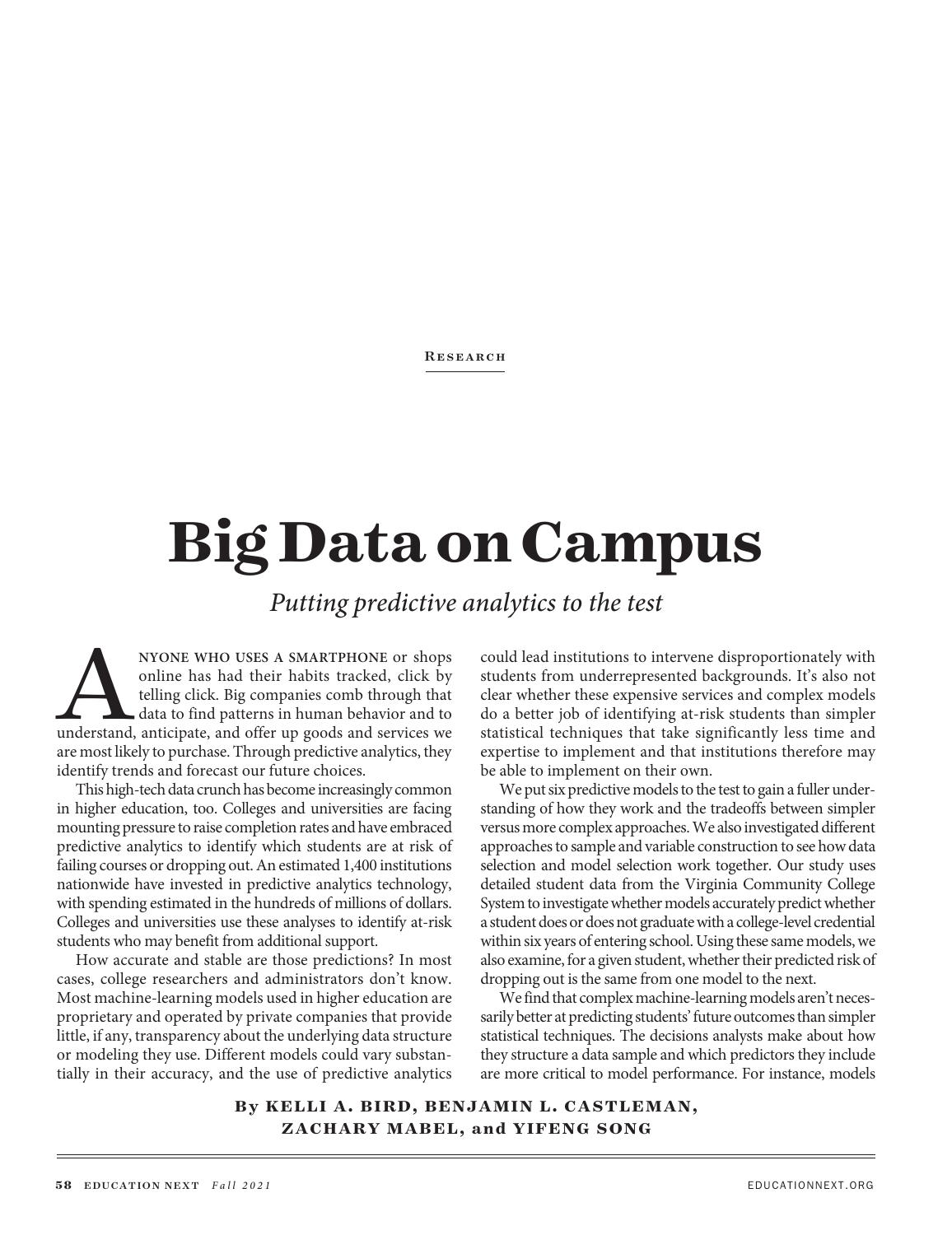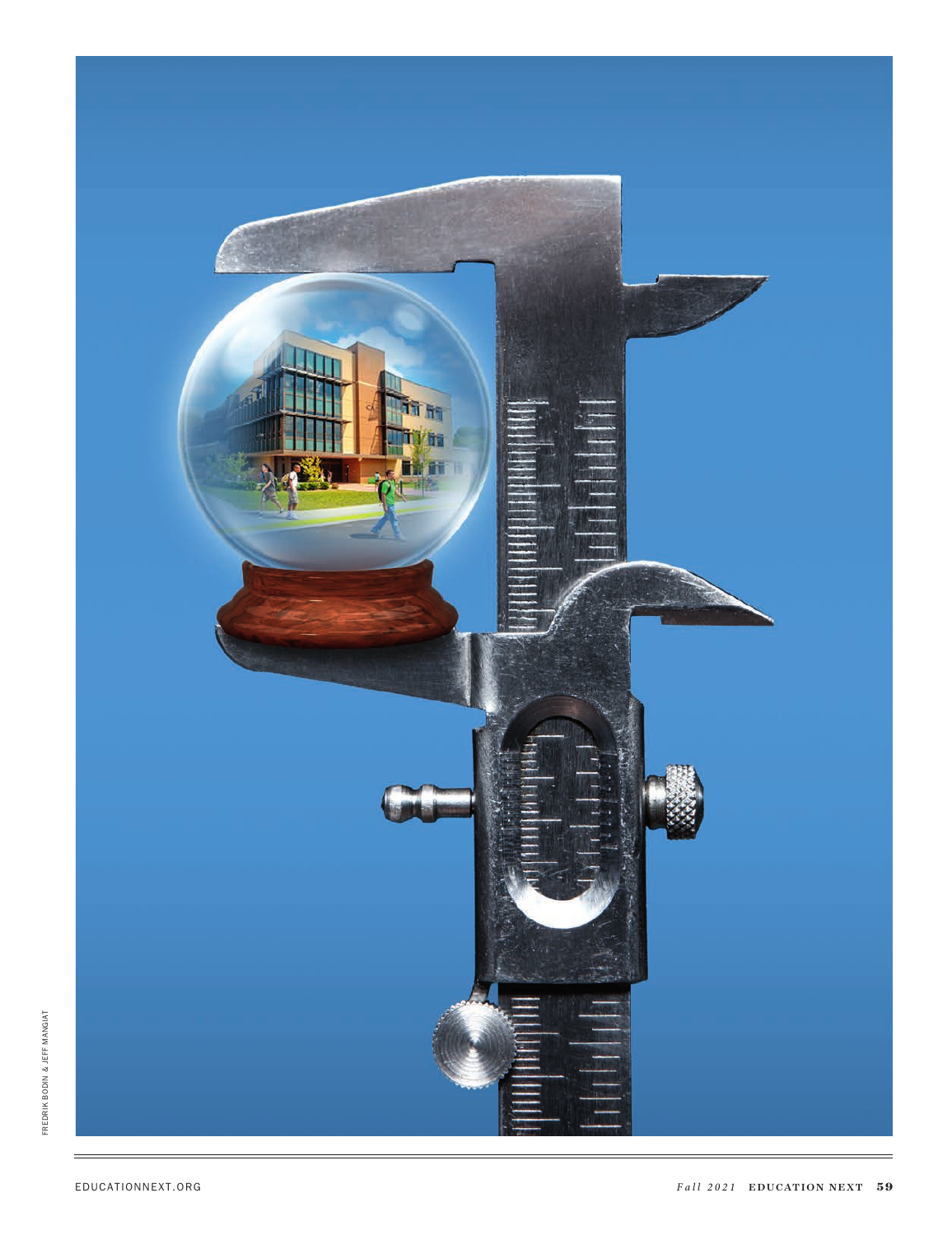**Six Analytic Models**

MORE COMPLEX DECISION TREES

SIMPLER APPROACHES 1. Ordinary Least Squares 2. Logistic Regression 3. Cox Proportional Hazard Survival Analysis

4. Random Forest 5. XGBoost

MOST COMPLICATED

perform better when we include predictors that measure stu-  $\parallel$   $\rm{How}$ dents' academic performance during a specific semester or term than when we include only cumulative measures of performance.

Perhaps most importantly, we find that the dropout risk predictions assigned to a given student are not stable across models. Where students fall in the distribution of predicted risk varies meaningfully from one model to the next. This volatility is particularly pronounced when we use more complex machine-learning models to generate predictions, as those approaches are more sensitive to which predictors are included in the models and which students and institutions are included in the sample. For example, among the students considered at high risk of dropping out based on predictions generated from a linear regression model, just 60 percent were also deemed high risk according to a popular machinelearning prediction algorithm called XGBoost.

Finally, we show that students from underrepresented groups, such as Black students, have a lower predicted probability of graduating than students from other groups. While this could potentially lead underrepresented students to receive additional support, the experience of being labeled "at risk" could exacerbate concerns these students may already have about their potential for success in college. Addressing this potential hazard is not as straightforward as just removing demographic predictors from predictive models, which we find has no effect on model performance. The most influential predictors of college completion, such as semester-level GPA and credits earned, are correlated with group membership, owing to longstanding inequities in the

educational system.

Our findings raise important questions for institutions and policymakers about the value of investments in predictive analytics. Are institutions getting sufficient value from private analytics firms that market the sophisticated models? Even more fundamentally, since a primary goal of predictive analytics is to target individual students with interventions to keep them on track to completion, how reliable are these methods if a student's predicted risk is sensitive to the particular model used? Colleges and universities should critically evaluate what they are getting for their investment in predictive analytics,

which one estimate puts at \$300,000 per institution per year, as well as the equity implications of labeling large proportions of underrepresented students as being "at risk."

## **Who Goes on to Graduate?**

The predictive analytics boom has coincided with growing pressure on colleges and universities to raise completion How accurate and stable are forecasts from predictive analytics? In most cases, college researchers and administrators don't know.

rates. About two thirds of U.S. states now use performancebased funding, which bases a school's annual state aid amount on the outcomes of its students, not the size of its enrollment. Meanwhile, students are borrowing record amounts of money to fund their postsecondary education, and loan default rates are highest among students who drop out before finishing their degree.

Institutions have turned to predictive analytics to determine which students are most at risk of dropping out and to more efficiently steer advising and other interventions toward students identified as needing help. Such resources are relatively scarce after a decade-long decline in higher education funding—particularly at the non-elite, broad-access colleges and universities where most lower-income and underrepresented students enroll. If predictive analytics perform as intended, institutions can more effectively and efficiently target resources for the students who need them most.

> For that to work, predictions must be accurate. We tested six models to see which do a better job of assessing student risk and which sorts of decisions we could make along the way to make models more or less accurate. These include three models that are commonly used by researchers due to their ease of implementation and interpretation: Ordinary Least Squares, Logistic Regression, and Cox Proportional Hazard Survival Analysis. We also tested three more complex and computationally demanding models: Random Forest and XGBoost, which both use decision-tree learning as the building block to predict outcomes, and Recurrent Neural Networks, which

6. Recurrent Neural Networks

applies layers of intricate patterns overtop one another to model complex relationships between data inputs and outcomes.

We test these models using detailed data for 331,254 community college students in Virginia, all of whom initially enrolled between summer 2007 and summer 2012 as degreeseeking, non-dual-enrollment students. We focus on predicting "graduation," which we define as the probability that a student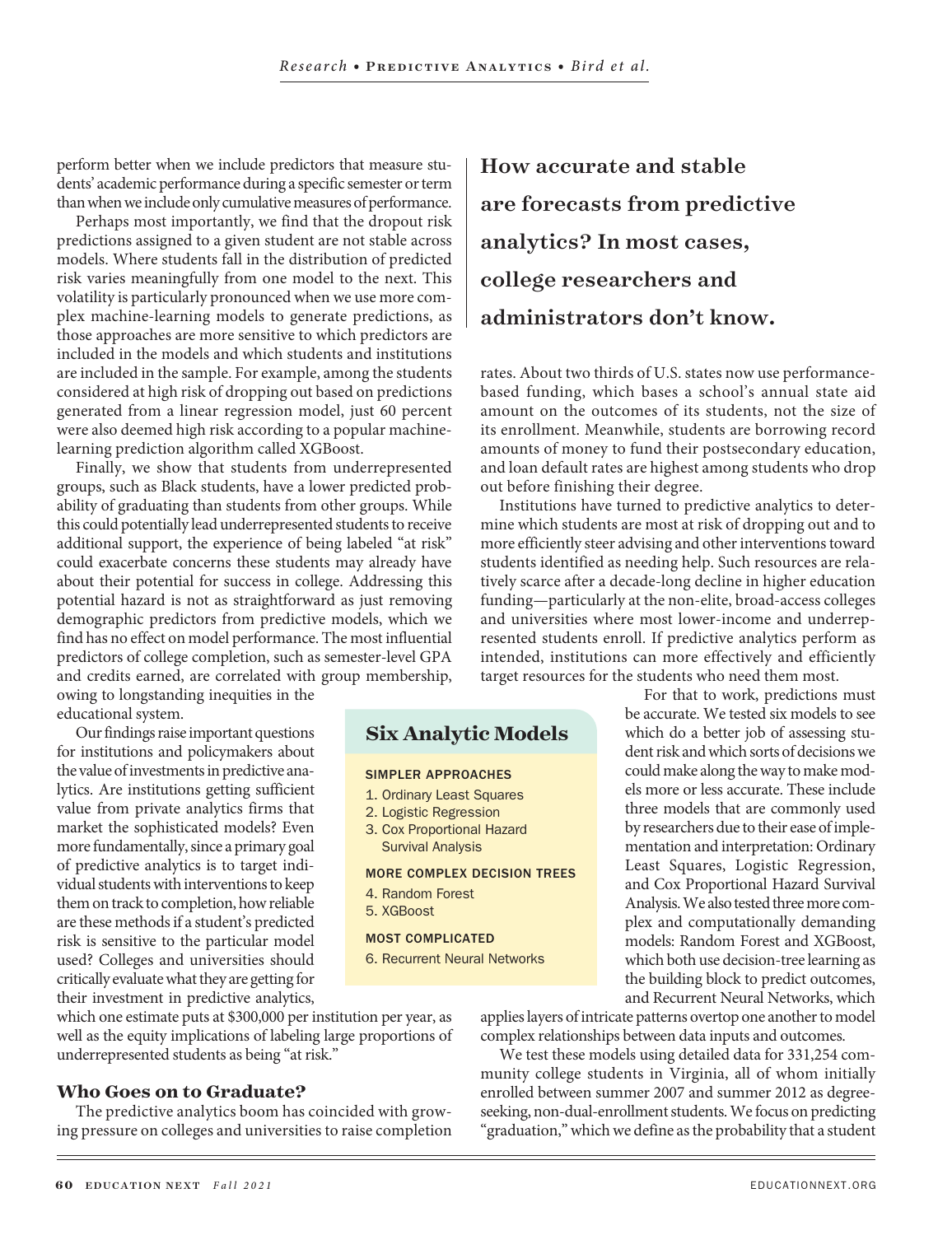completes any college-level credential within six years. Some 34 percent of students in our sample graduated within six years, either from a community college or a four-year school. This rich dataset includes hundreds of potential predictors, including student characteristics, academic history and performance, and financial aid information, among others.

We observe each student's information for the entire sixyear window after the term when they initially enroll. While in all of our models we use the full six years of data to construct the *outcome* measure, we test two different approaches to constructing model *predictors.* 

**Choosing the Student Sample.** First, we construct a sample using all information from initial enrollment through one of two concluding events: either the term when the student first earned a college-level credential or the end of the six-year window, whichever comes first. As an alternative approach, we constructed a randomly truncated sample of students so the distribution of enrollment spells in the model-building sample matches the distribution for currently enrolled students.

**Choosing Predictor Variables.** Second, we investigate how using more and less complex predictors affects model perfor-

mance. First, we test models that use simple data points like race and ethnicity, parental education, cumulative GPA, and the number of courses completed. Then, we use those same models but supplement the simple variables with more complex predictors, such as measures of students' enrollment at institutions outside the Virginia community college system.

We then test how model performance is affected by the inclusion of predictors whose values vary over time. We include both simple term-specific predictors like GPA or credits attempted and separately test the inclusion of complex term-specific predictors, like how academically demanding students' courses are in a given semester and the trajectory of students' academic performance over time. Our overall aim is to compare how model accuracy varies based on our choices of sample and predictor construction and modeling method.

Our primary measure of model accuracy is the c-statistic, also known as concordance value. This "goodness of fit" measure determines whether a model is, in fact, predictive of the outcome of interest. In our study, the c-statistic assesses whether a randomly selected student who actually graduated has a higher predicted score than a randomly selected student who did not. A c-statistic of 0.5 indicates that the prediction is no better than random chance, while a value of 1.0 indicates that the model perfectly identifies students who will graduate. The higher the score, the better; often, a c-statistic value of 0.8 or above is used to identify a well-performing model.

#### **Predictions versus Reality**

Our analysis finds that it is possible to achieve strong model performance with a simple modeling approach, such as Ordinary Least Squares regression. However, doing so requires thoughtful approaches to sample and predictor construction. Alternatively, it is possible to achieve strong performance with basic predictors, but doing so requires more sophisticated modeling approaches.

Using the relatively simple Ordinary Least Squares model as a baseline, we look closely at the improved accuracy of as a baseline, we look closely at the improved accuracy of<br>predictions made using more or less complex sampling and<br>data selection (see Figure 1) Applying Ordinary Least Squares data selection (see Figure 1). Applying Ordinary Least Squares to the entire sample results in a c-statistic value of 0.76. That grows to 0.81 when using the sample that is "truncated" to be more representative of currently enrolled students with respect to their time enrolled in college and 0.88 when also including more comprehensive predictors.

We apply the same truncated sample and set of comprehensive predictors to five additional modeling approaches to document the gains in accuracy from using more complex prediction algorithms (see Figure 2). The c-statistics are similar across the

## **Complex Data Boosts Simple Model Accuracy** *(Figure 1)*

The predictive power of a simple regression model, Ordinary Least Squares, grows when using data that is more complex or is from a certain window of time.



ating from any institution within six years of enrolling, based on data from the Virginia Community College System.

**SOURCE:** Authors' calculations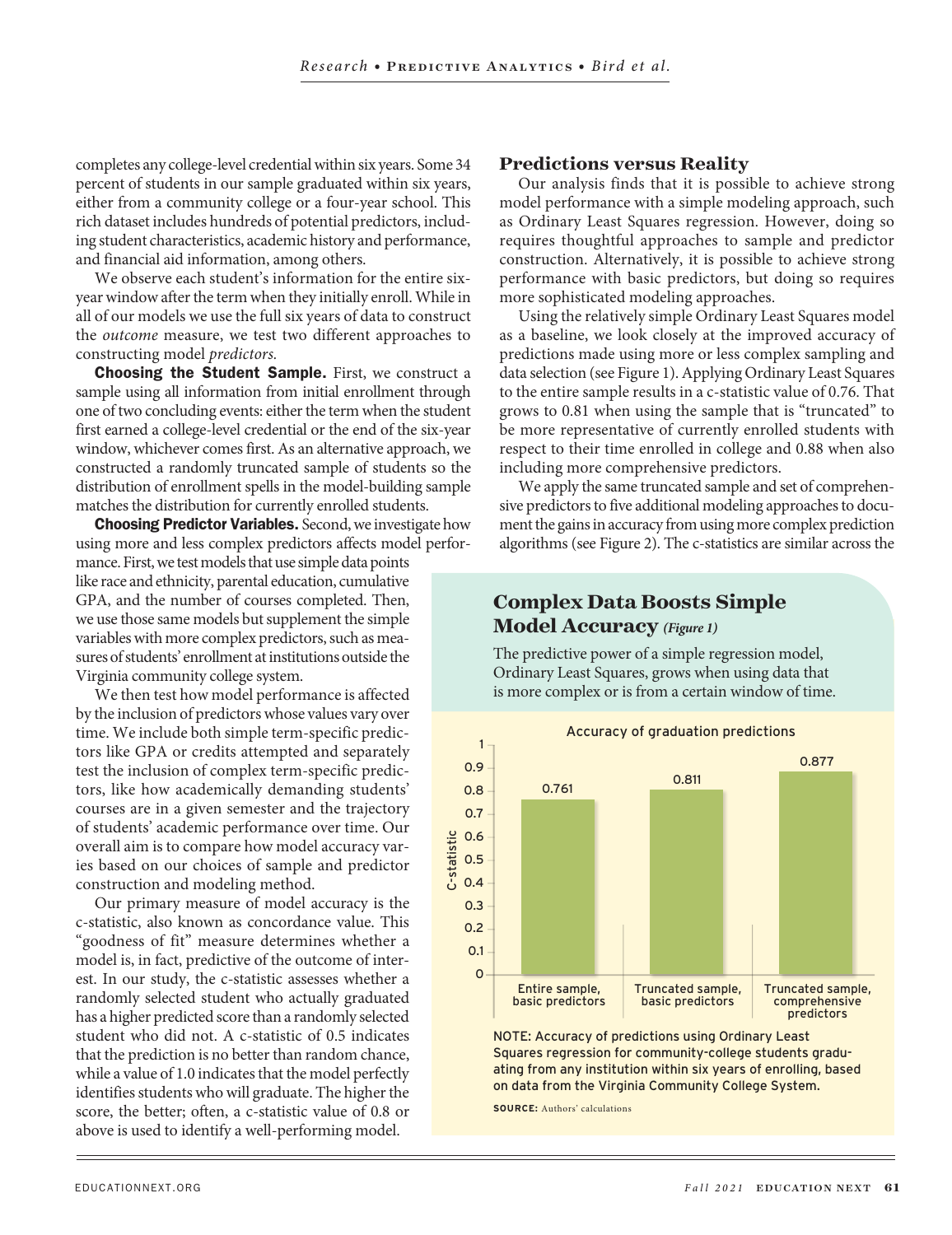six models, ranging from 0.88 for the Ordinary Least Squares model to 0.90 for the more complex, tree-based XGBoost model. These fairly high values are not particularly surprising, given both the large sample size and detailed information we observe about students in the sample, but the fact that a basic model has nearly as high a score as a more complex model is notable.

To put this result in context, Figure 3 shows the number of students at a prototypical community college expected to be assigned a correct prediction across the different models we tested. Out of 33,000 students, Ordinary Least Squares would correctly predict the graduation outcomes of 27,119, or 82 percent. Three models perform a bit better: Logistic Regression, XGBoost, and Recurrent Neural Networks. XGBoost is the best-performing model and would correctly predict graduation outcomes for 681 more students than Ordinary Least Squares,

# **Similar Accuracy from Simple and Complex Models** *(Figure 2)*

Using complex and term-specific data results in broadly similar predictive accuracy across both simple and more computationally demanding models.



NOTE: Accuracy of predictions for community-college students graduating from any institution within six years of enrolling, based on data from the Virginia Community College System. Results for Ordinary Least Squares (OLS), Logistic Regression, Cox Proportional Hazard Survival Analysis (CPH), Random Forest (RF), XGBoost, and Recurrent Neural Networks (RNN).

**SOURCE:** Authors' calculations

a 2.1 percent gain in accuracy. The most computationally intensive model, Recurrent Neural Networks, presents the smallest gain over Ordinary Least Squares and would correctly predict outcomes for an additional  $287$  students.

#### **A Question of Risk**

One of the main purposes of predictive analytics is to identify at-risk students who may benefit from additional intervention. In predicting the likelihood of graduation for all students in our sample, each model also generates for each student a "risk ranking"—for example, that the student is at the 90th percentile among all students in terms of the probability of earning a degree. The higher the percentile value, the more likely a student is predicted to graduate relative to their peers. Students assigned lower predicted probabilities are therefore

deemed at higher risk of dropout.

Colleges and universities may vary in which students they target for proactive outreach and intervention along the distribution of predicted risk. Some colleges may take the approach of targeting students at highest risk, while others may focus on students with more moderate predicted risk if they consider those students more responsive to intervention.

This raises a question about the relative accuracy of risk rankings. Regardless of where along the risk spectrum institutions choose to focus their attention, a desirable property is that different modeling strategies assign students similar risk rankings. How consistent are these rankings in practice from model to model?

We pair models together to compare where a student's relative risk ranking falls. We divide the risk distribution into 10 equal groups, or deciles, and observe the extent to which students are assigned to different deciles across the two modeling approaches. For instance, among students whose predicted values from the Ordinary Least Squares model place them in the bottom 10 percent in terms of likelihood of graduation, we examine what percentage of those students are also assigned to the bottom 10 percent in the two other simple models. Some 86 percent of students in the bottom 10 percent based on Ordinary Least Squares are also in the bottom 10 percent from Logistic Regression. The same rate of consistency occurs between Logistic Regression and the third conventional model, Cox Proportional Hazard Survival Analysis.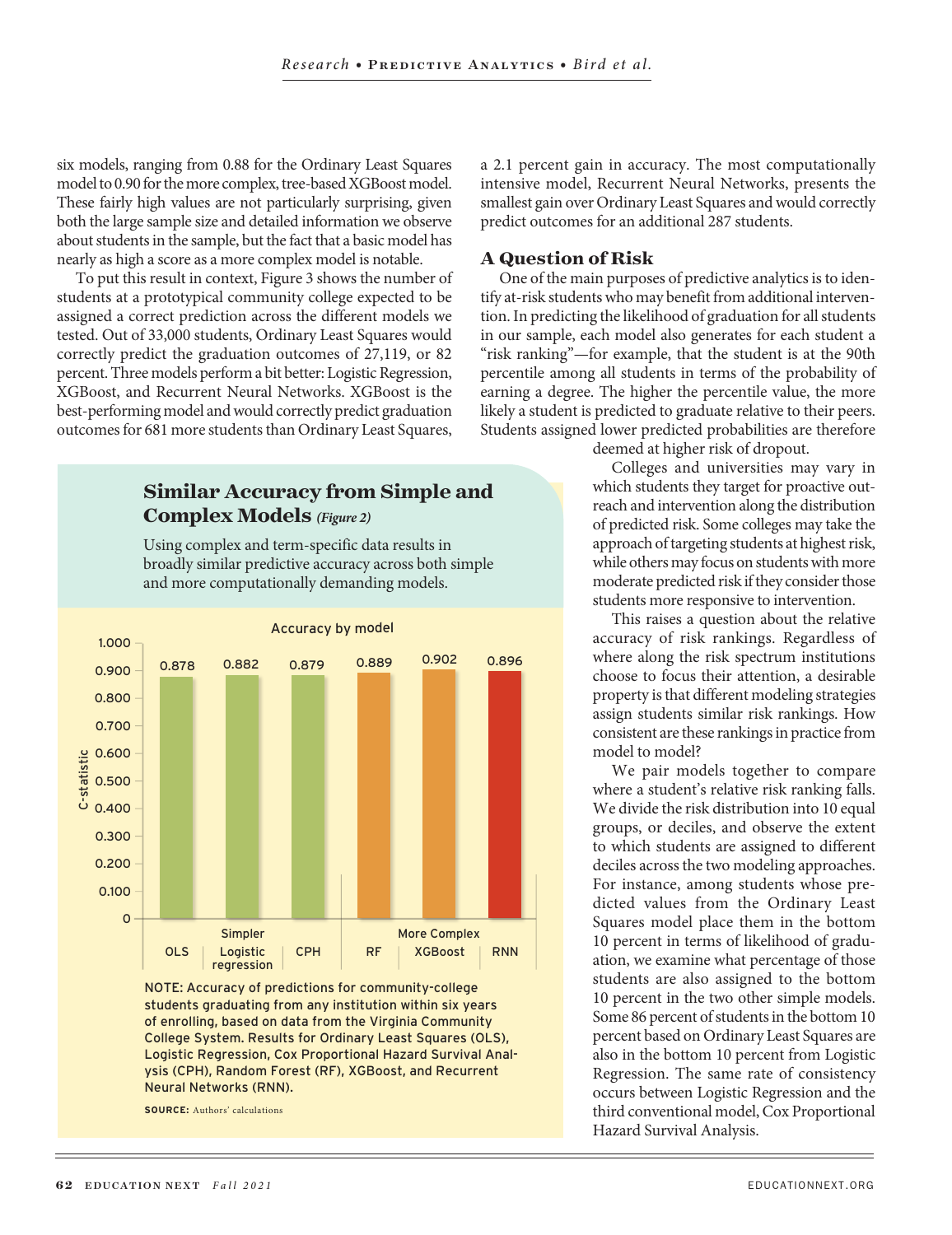Complex machine-learning models aren't necessarily better at predicting students' future outcomes than simpler statistical techniques.

However, discrepancies are more pronounced across all other model pairs. For example, half of students in the bottom 10 percent based on predictions from the tree-based Random

Forest model are assigned to a different decile by the Recurrent Neural Network algorithm. We find even larger inconsistencies across models when considering students with lower predicted levels of risk. For example, across all model pairs, fewer than 70 percent of students assigned a risk rating in the third decile by one model were in that same decile by the other model.

If resource constraints prohibit colleges from intervening with all students predicted not to graduate, this instability in risk rankings means that the particular method of prediction used can significantly impact which students are targeted for additional outreach and support.

## **More Predicted Risk for Underrepresented Students**

One common concern is that using predictive modeling in education may reinforce bias against subgroups with historically lower levels of academic achievement or attainment. In our sample, many historically disadvantaged groups—including Black and Hispanic students, Pell recipients, first-generation college goers, and older students—have significantly lower graduation rates than their more advantaged peers. At a conceptual level, including these types of demographic characteristics in predictive models could result in these subgroups being assigned a lower predicted probability of graduation, even when members of those groups are academically and otherwise identical to students from more privileged backgrounds.

This would likely result in students from disadvantaged groups being more likely to be identified as at-risk and provided additional supports. To be sure, if available interventions are effective, such identification could be a good thing. However, being flagged as "at risk" could be detrimental if it compromises students' sense of belonging on campus, which is an important contributor to college persistence and success.

We examine how excluding demographic predictors affects model performance and student-specific risk rankings. It's an intuitive approach to addressing this concern: without including demographics in predictive models, researchers and administrators might assume that students' predicted outcomes would not vary by race, age, gender, or income. Furthermore, some state higher education systems and individual colleges and universities face legal obstacles or political opposition to including certain demographic characteristics in predictive models.

We compare the c-statistic values of models that include

# **Correct Predictions at a Typical Community College***(Figure 3)*

At a prototypical community college enrolling 33,000 students, the simple Ordinary Least Squares regression model would accurately predict six-year graduation outcomes for 27,119 students, or 82 percent. In comparing the results from the other five models, the most accurate, XGBoost would predict outcomes for an additional 681 students, with an overall accuracy of 84 percent. Both Cox and Random Forest are less accurate than Ordinary Least Squares.



predictions for a prototypical community college, based on c-statistics for models using 331 predictors, including term-specific and non-term-specific predictors.

**SOURCE:** Authors' calculations